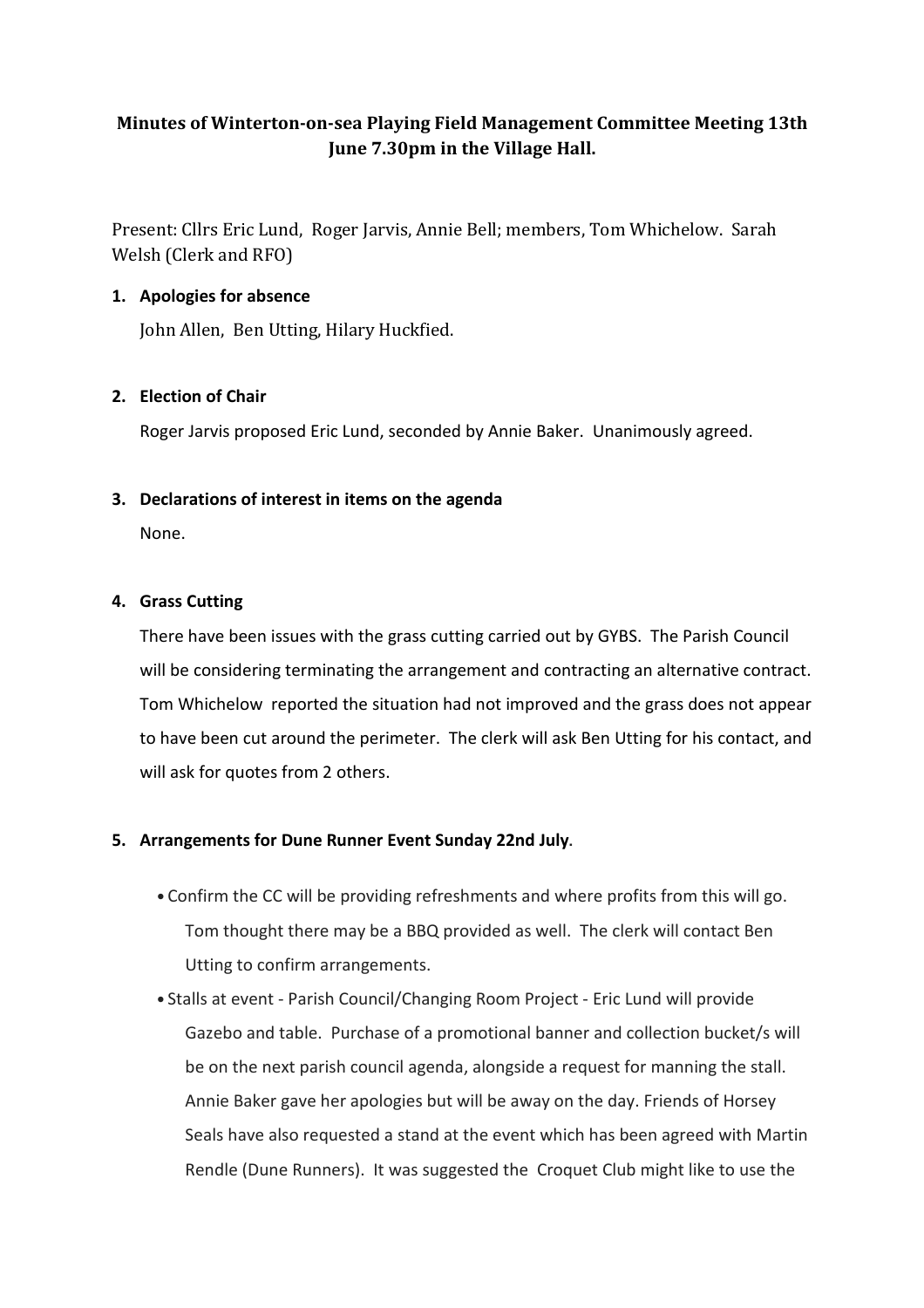event as another come and try it day, or have a stall, particularly as there may be people from surrounding villages there.

- Posters, advertising for Changing Room Project, Dune Runner Event will need to be distributed, put on the website in the Newsletter etc.
- Portaloos Martin Rendle will organise and pay for these to avoid overloading the septic tank system.
- Opening of PF/Toilets/Pavilion etc. Tom Whichelow said he thinks the CC opened up last year, and Roger Jarvis and Eric Lund also have keys.
- Car Parking donations Martin Rendle has said he will ask for a £1 donation for parking at the event, to go towards the Changing Room and Playing Field development fund.
- It was agreed to confirm arrangements the week before Annie pointed out there is a parish council meeting the Wednesday before.

# 6. Changing Room Project - update WPC WCC Agreement.

Eric Lund reported the Agreement between the parish council and CC was progressing and nothing can be taken forward until it's in place. The current changing rooms have been certified by the electrician and the parish council will continue to make the changing rooms safe for use until they can be replaced.

Next steps:

- draw up outline plans, instruct an architect
- ask Graeme Watson GYBS, to visit re placement of build and trees
- Request permission from GYBC (as per Lease Agreement)
- apply for planning permission
- co-ordinate public feedback
- apply for grant funding
- fundraising

Annie Baker has been looking at various grant funding options and gathering information for applications. The Sport England Asset Fund looks the most promising at present. The clerk gave Annie the funding information she has and the consultation feedback to date. The clerk emphasised smaller fundraising projects/events would be helpful in supporting any